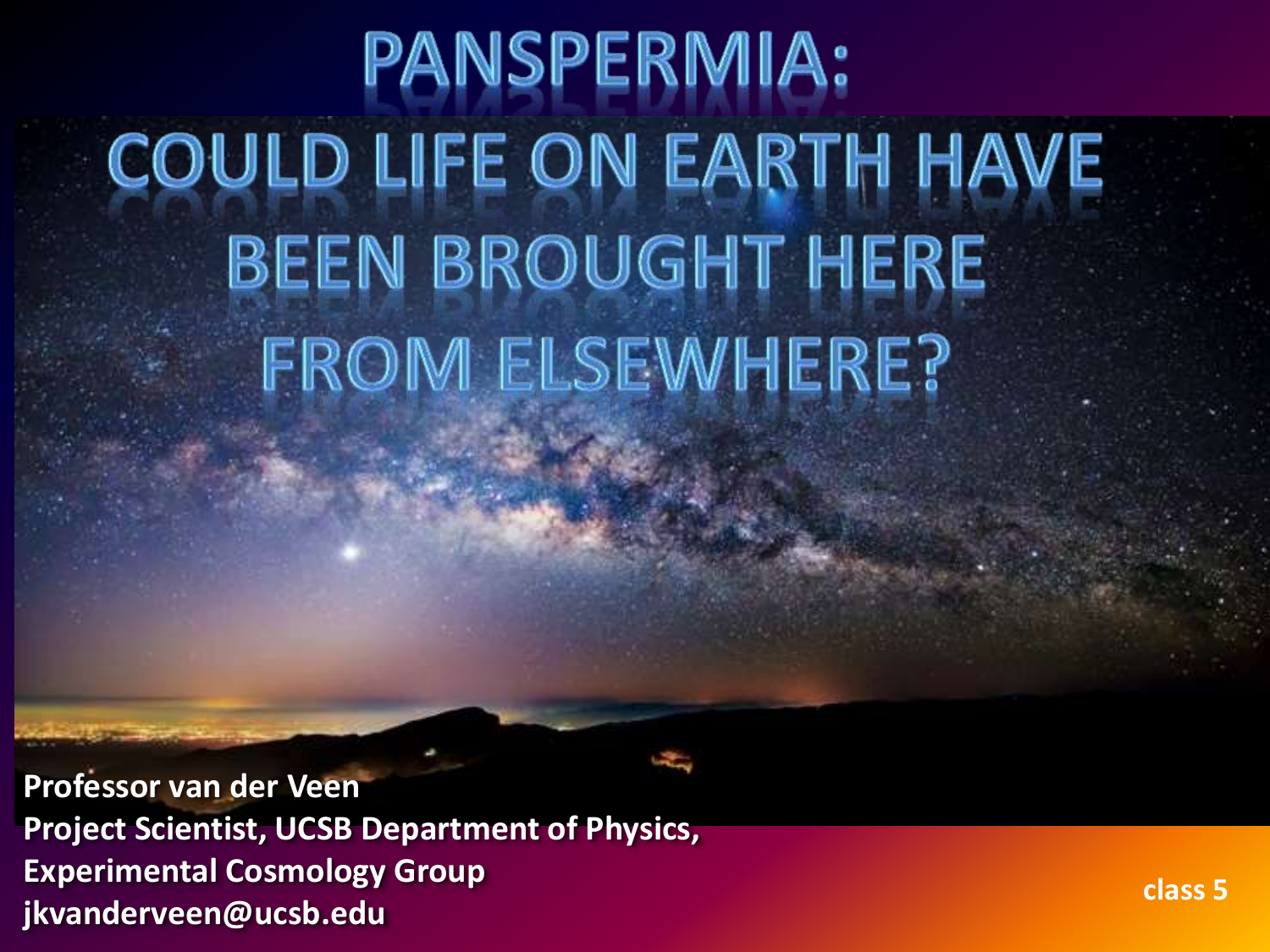**Panspermia Hypothesis: Life on Earth did not originate here, but was brought here from somewhere else in the universe soon after Earth formed.**

**What the Earth is thought to have looked like when it first formed, 4.5 Gy ago\***



**Gy = Giga years = billion years, or 10<sup>9</sup> years. The universe is 13.8 Gy old.**

**View of Earth from space, as seen from orbit, some time in the 20th century.**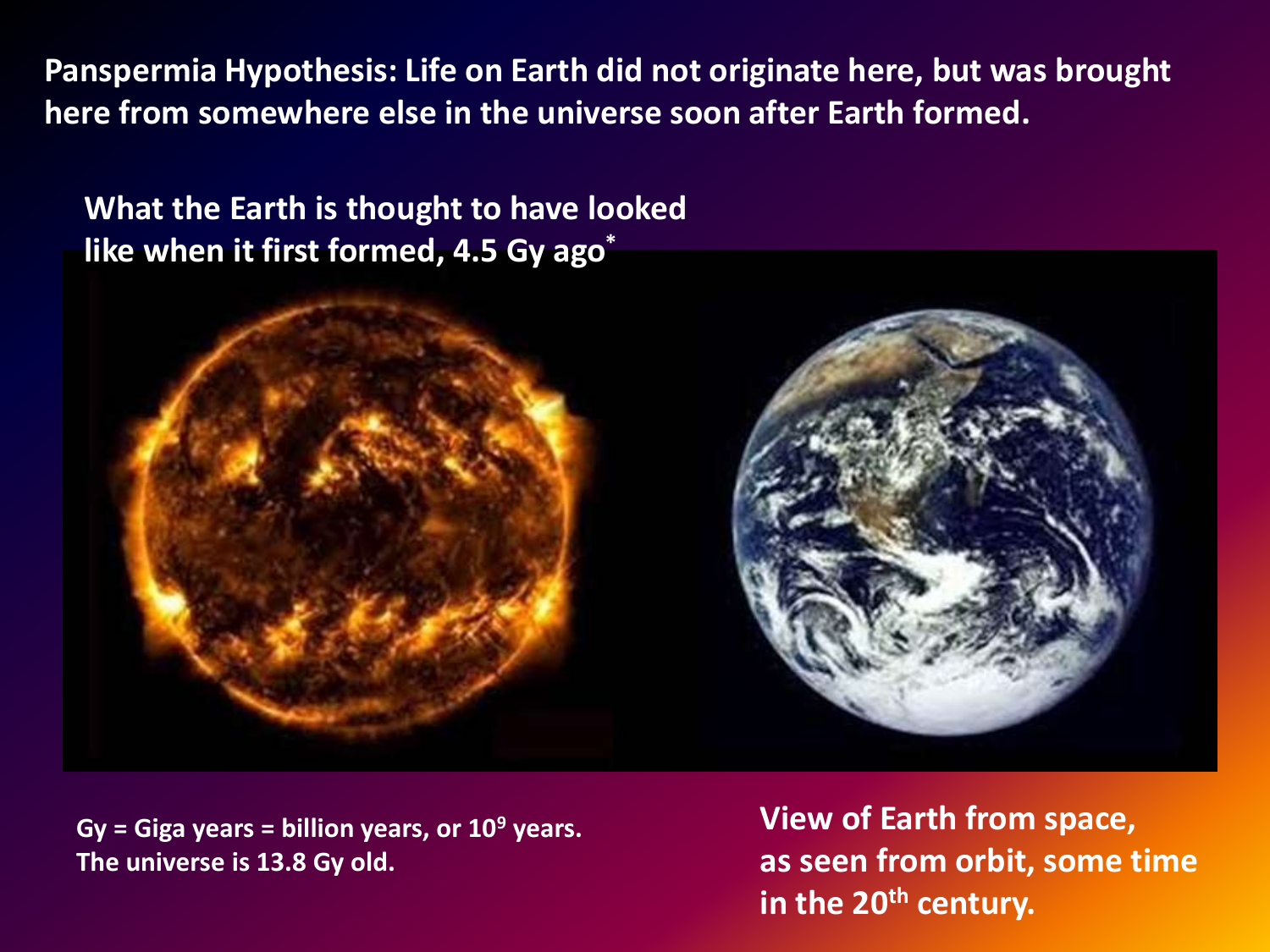**Formation of the Solar System: ~4.5 Gy**

**Formation of our Moon by a Mars-sized body colliding with Earth, melting, and condensing in orbit: ~4.48 Gy**

**Evidence for a period of heavy bombardment and extended meteor showers striking the surface of the Earth between ~4.0 and 3.8 Gy**

**Archaean Eon**

**Evidence for biological activity in submarine hydrothermal vents between 3.77 and 4.28 Gy ago, overlapping with the period of heavy meteoric bombardment.**







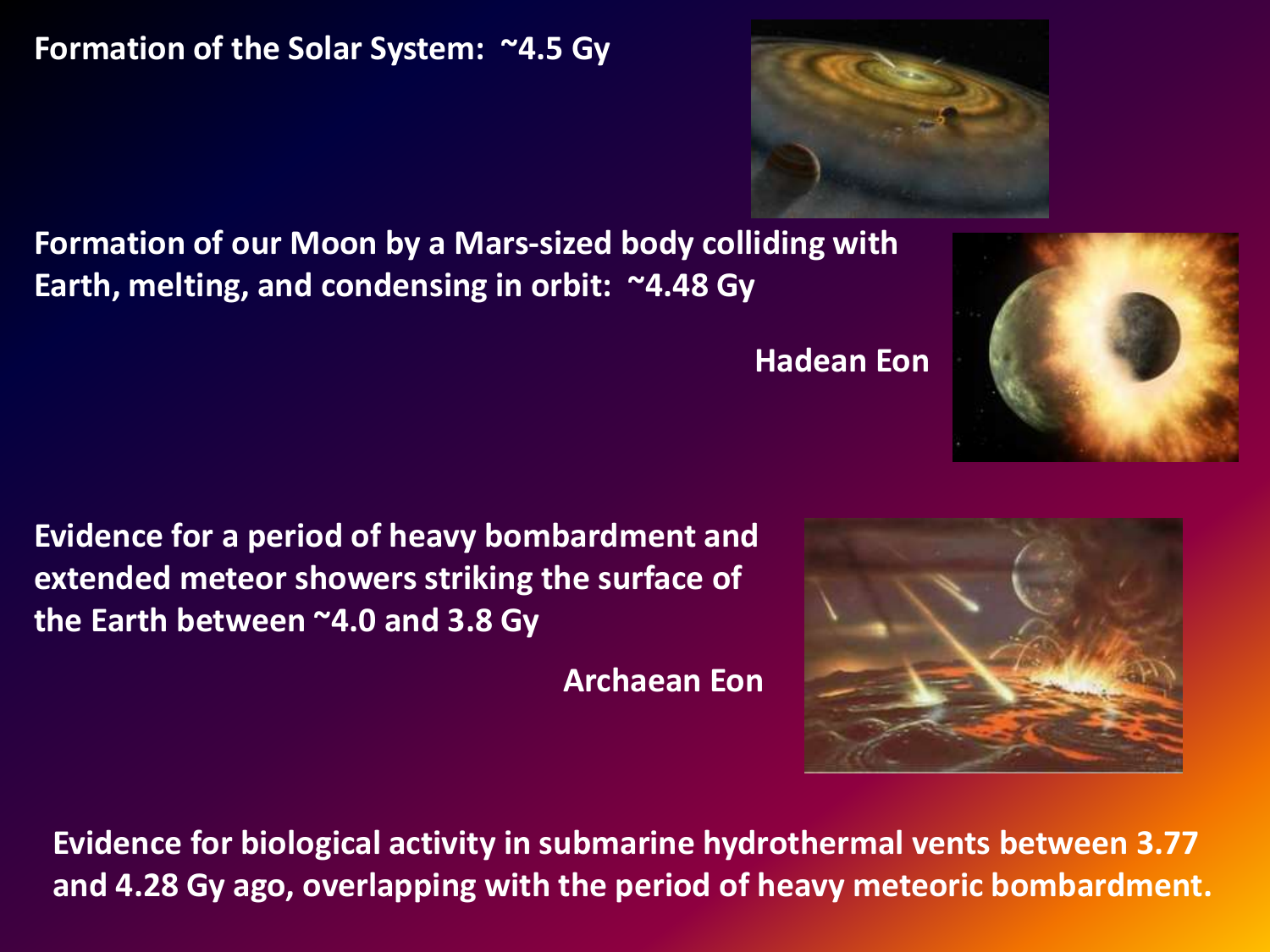### **article published in Nature, March 2, 2017:**

## **Evidence for early life in Earth's oldest** hydrothermal vent precipitates

Matthew S. Dodd<sup>1,2</sup>, Dominic Papineau<sup>1,2</sup>, Tor Grenne<sup>3</sup>, John F. Slack<sup>4</sup>, Martin Rittner<sup>2</sup>, Franco Pirajno<sup>5</sup>, Jonathan O'Neil<sup>6</sup> & Crispin T. S. Little<sup>7</sup>



**[https://www.dailymail](https://www.dailymail.co.uk/sciencetech/article-4268566/The-earliest-life-Earth-hydrothermal-vents.html) [.co.uk/sciencetech/arti](https://www.dailymail.co.uk/sciencetech/article-4268566/The-earliest-life-Earth-hydrothermal-vents.html) [cle-4268566/The](https://www.dailymail.co.uk/sciencetech/article-4268566/The-earliest-life-Earth-hydrothermal-vents.html)[earliest-life-Earth](https://www.dailymail.co.uk/sciencetech/article-4268566/The-earliest-life-Earth-hydrothermal-vents.html)[hydrothermal](https://www.dailymail.co.uk/sciencetech/article-4268566/The-earliest-life-Earth-hydrothermal-vents.html)[vents.html](https://www.dailymail.co.uk/sciencetech/article-4268566/The-earliest-life-Earth-hydrothermal-vents.html)**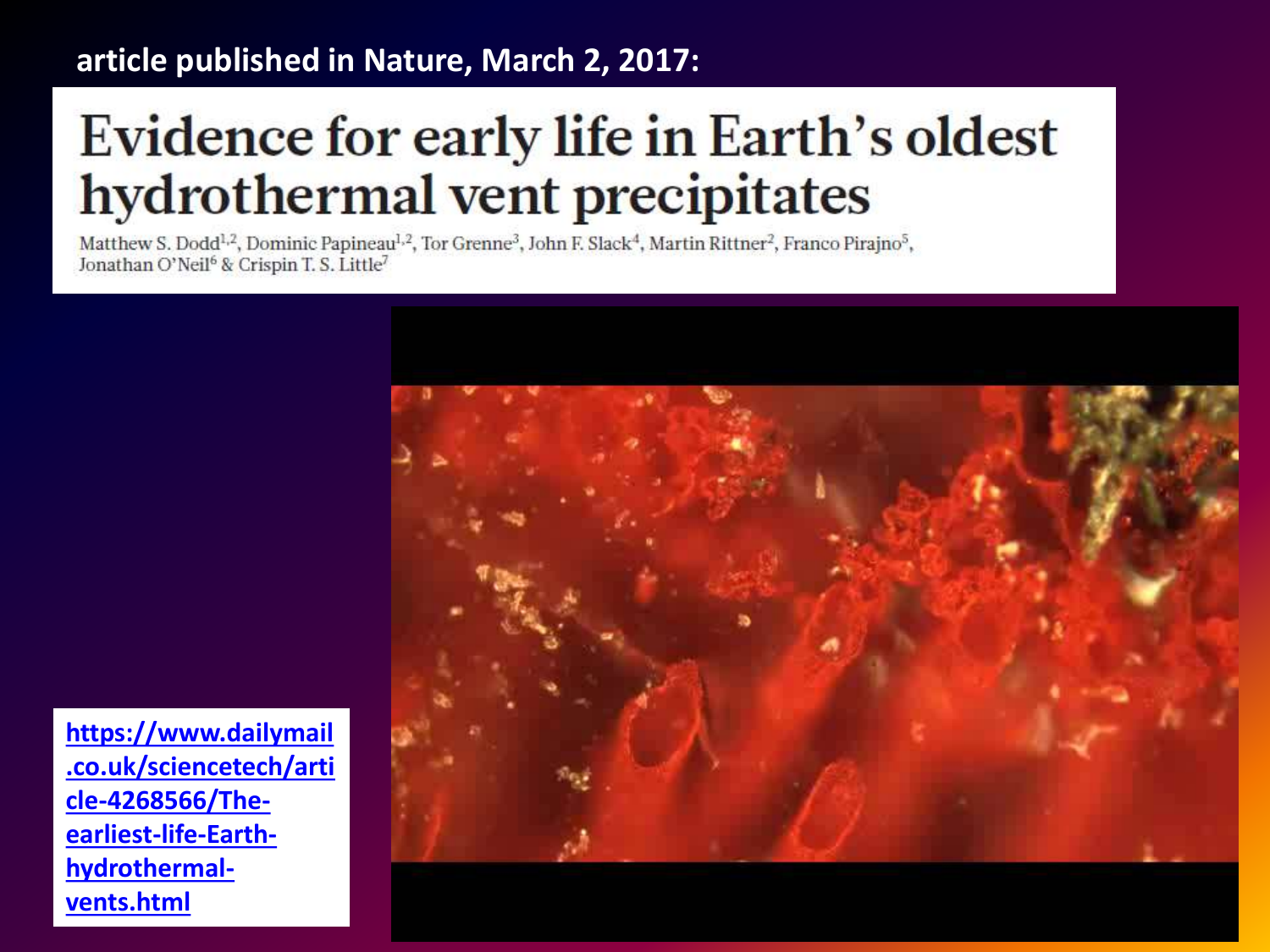

**Studies have shown that Bacterial spores can remain viable for up to 250 million years. Could bacterial spores have come to Earth on comets?**

**Spectrum of radiation emitted from Halley's Comet's dust particles as the comet approached the sun correspond surprisingly well to that of bacteria heated to elevated temperatures.** 



### **<https://helix.northwestern.edu/article/origin-life-panspermia-theory>**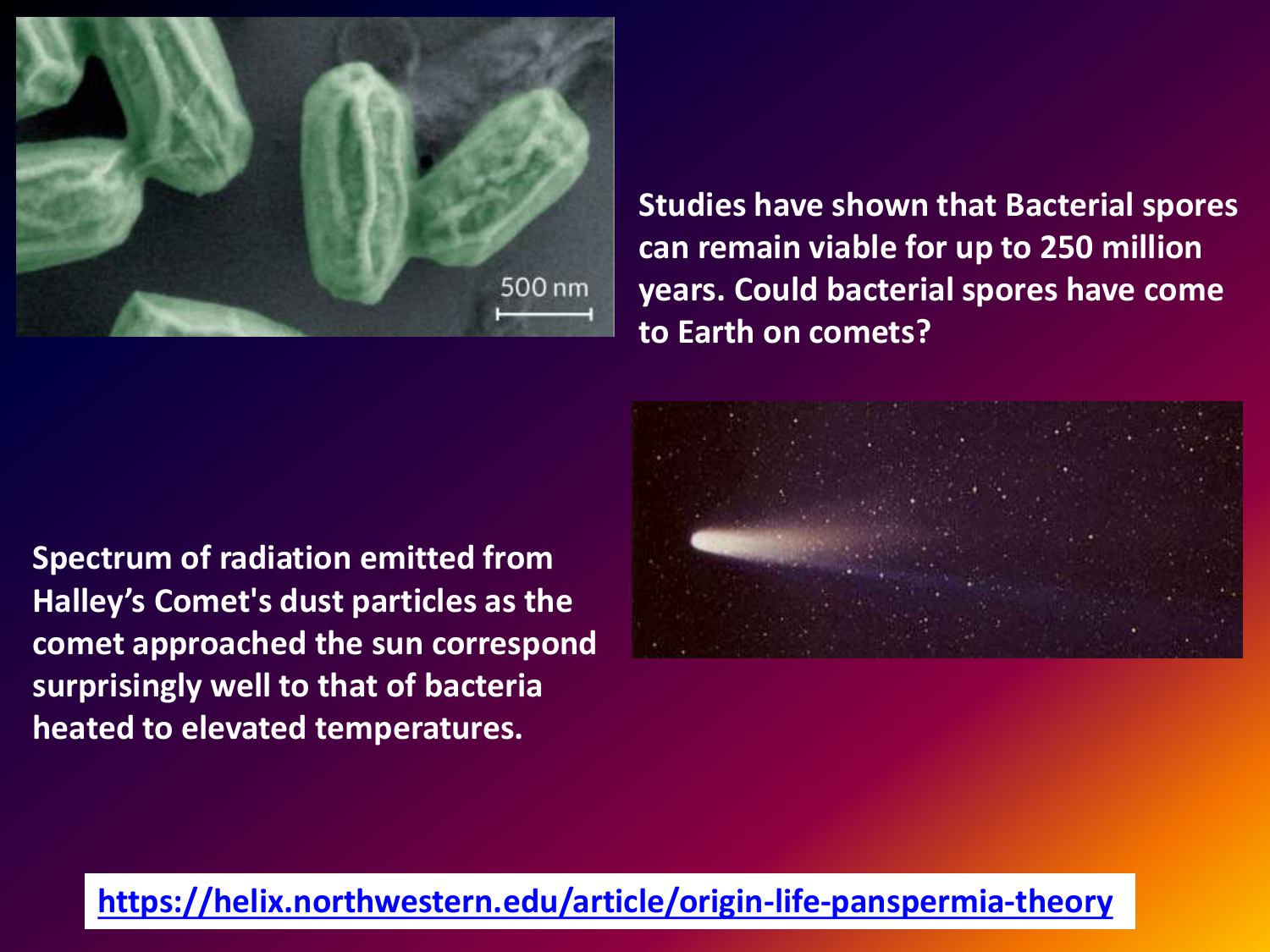**Hardy species of Tardigrade, Milnesium tardigradum survived the vacuum of space.**



**water on Earth, but...**

**are 600 My old. They appear to have first evolved in**

**...in their 'tun' state they dehydrate, curl up in a ball, and their metabolism slows to 0.01% of normal rate.**

**[http://www.bbc.com/earth/story/20150313-the-toughest](http://www.bbc.com/earth/story/20150313-the-toughest-animals-on-earth)[animals-on-earth](http://www.bbc.com/earth/story/20150313-the-toughest-animals-on-earth)**



**Oldest fossil tardigrades found on Earth**

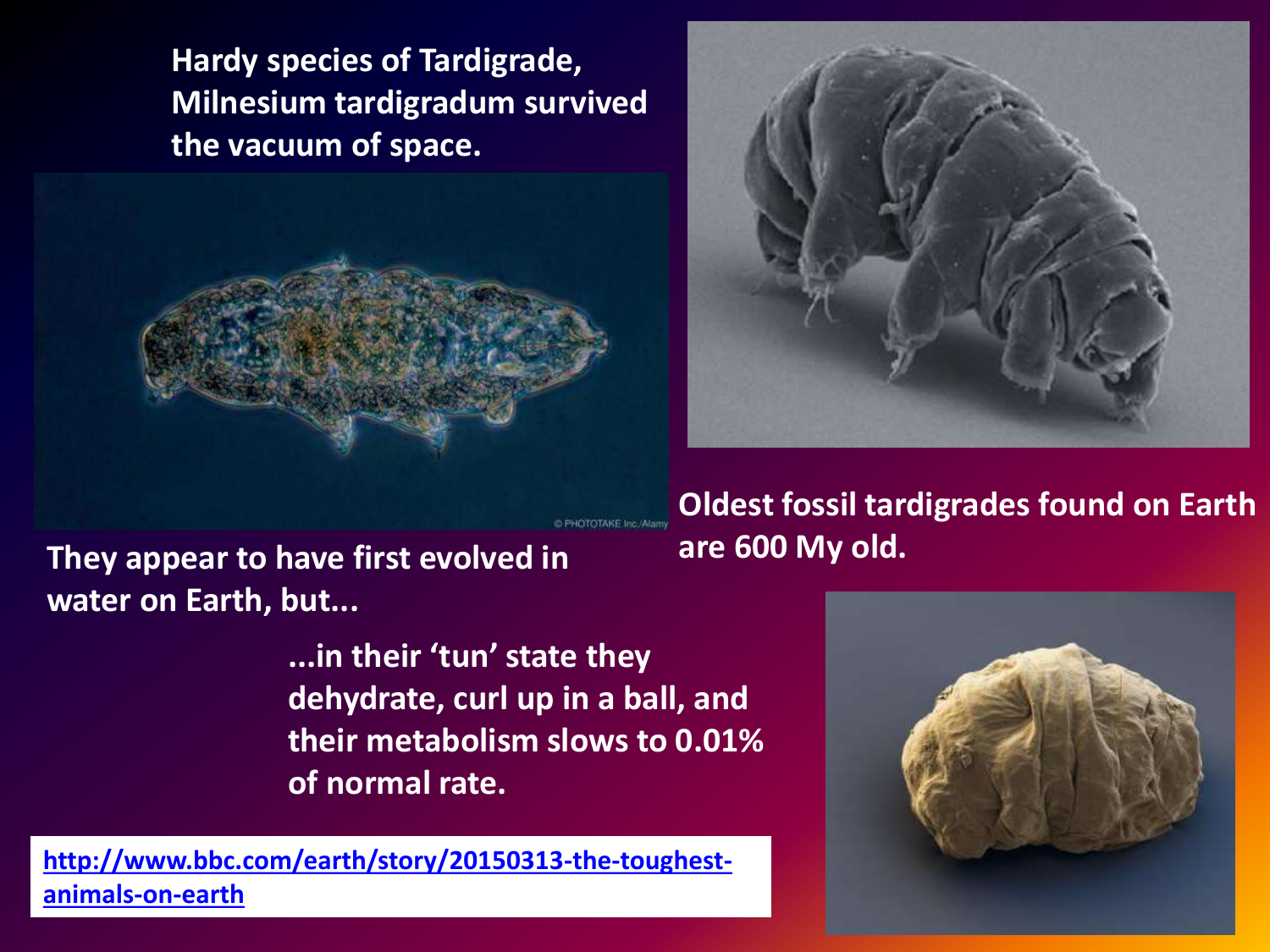

Image source: [Science Daily](https://www.sciencedaily.com/releases/2016/09/160920131045.htm) Credit: 2016 Sae Tanaka, Hiroshi Sagara, Takekazu Kunieda.

**Watch as a tardigrade goes into anhydrobiosis and rehydration:**

**<https://www.youtube.com/watch?v=ejEUIVl9jXo>**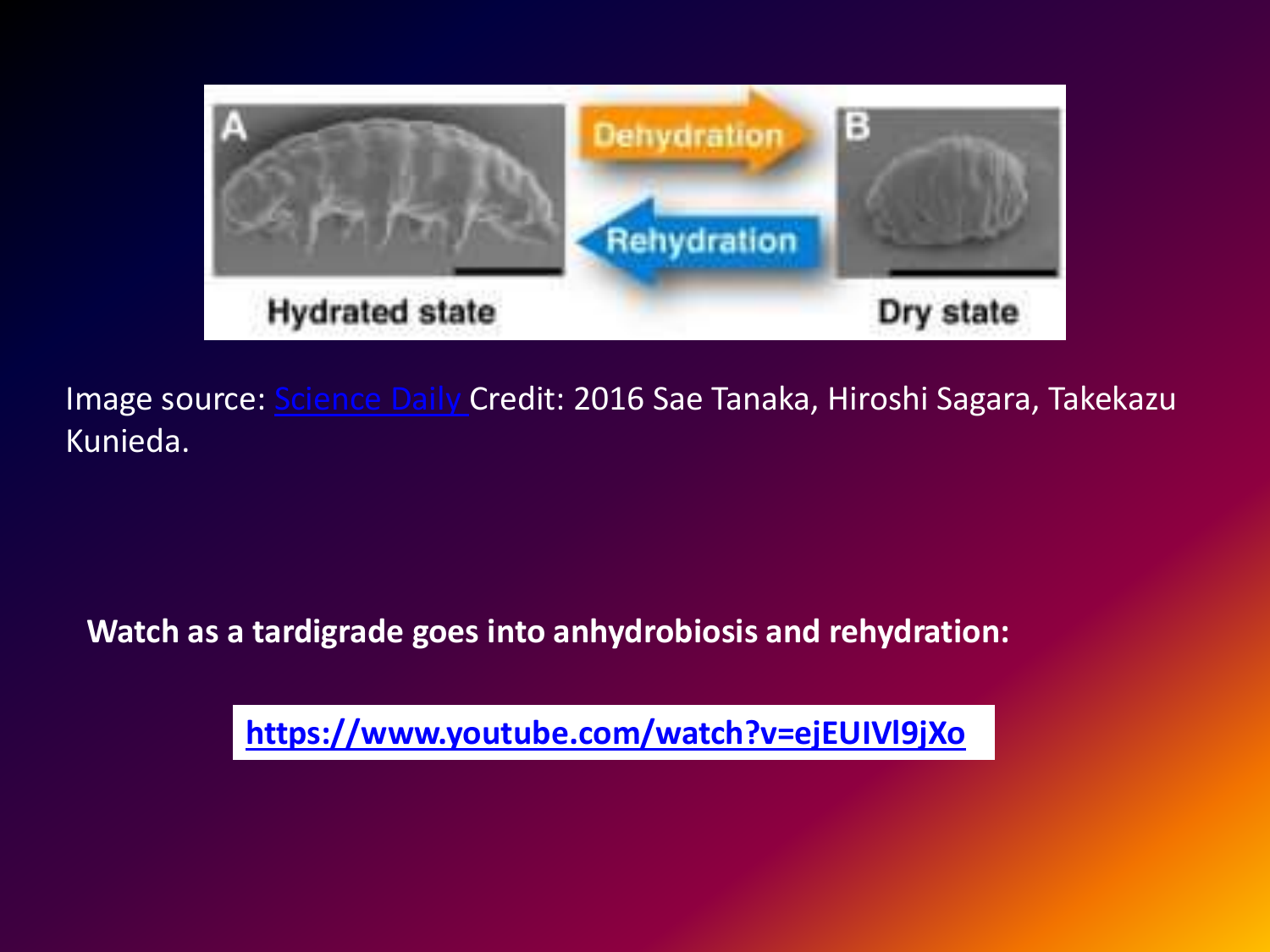

**Meteorite called ALH84001 found in Antarctica in 1984 confirmed of Martian origin.**

**Theory holds that it was blasted off the surface of Mars 17 My ago and landed on Earth around 13,000 years ago.**

**Isotopic analysis indicates that the carbonates in ALH84001 were precipitated in 18<sup>o</sup> C water, probably a shallow, gradually-evaporating body of water.** 

**Electron microscope image reveals chain structures in a fragment of ALH84001 that some claim are of biogenic origin, similar to modern terrestrial bacteria.** *Not conclusively confirmed to be biogenic.*

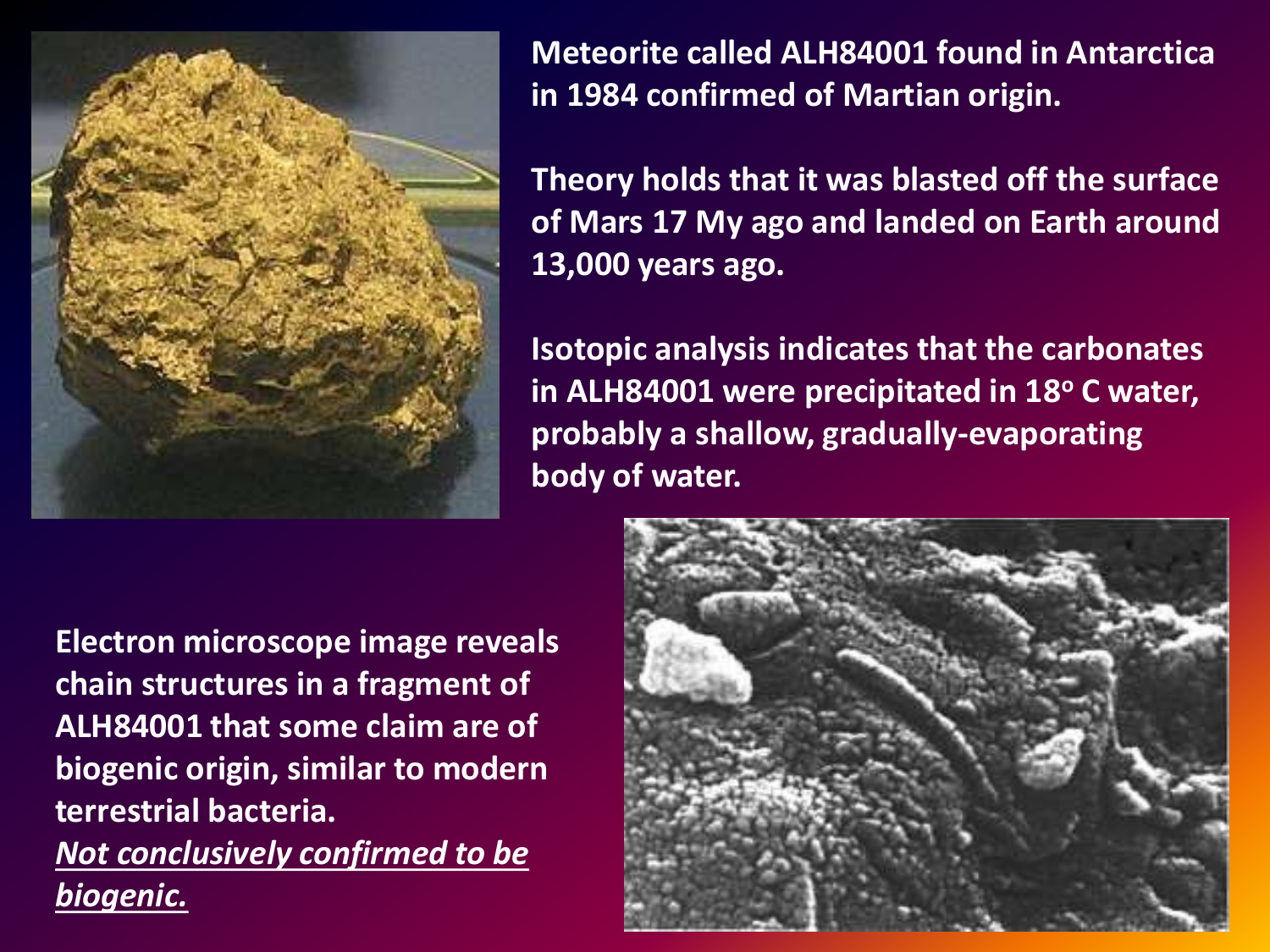**Did life originate in other parts of our galaxy and arrive here on the backs of comets and/or meteors?**

**Are bacterial spores ubiquitous in our galaxy, and can they easily attach to comets?**

**Could life in stasis have survived being blasted off another planet by an impact, and hurtled through space, to land on Earth?**